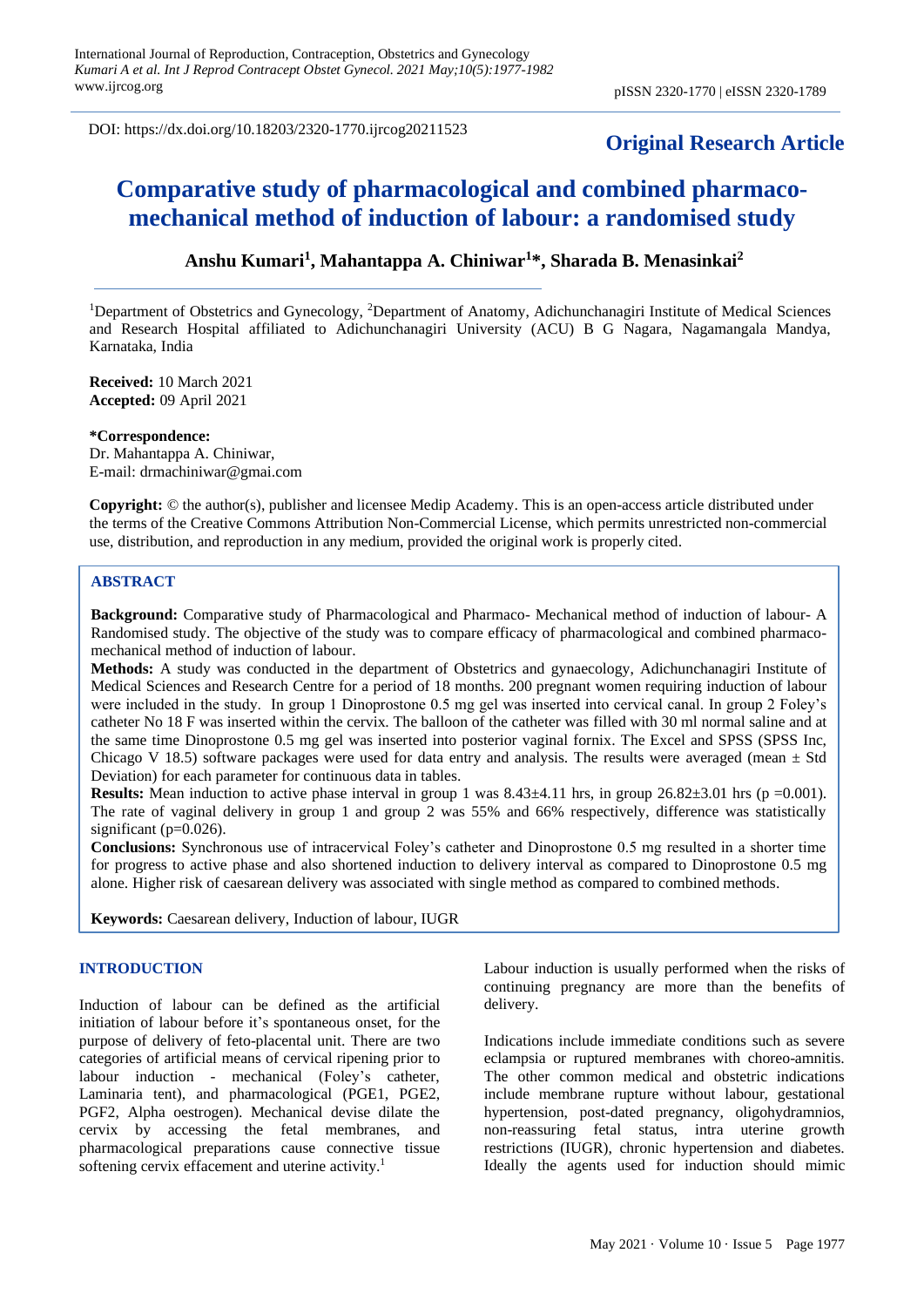spontaneous labour without causing excessive uterine activity.<sup>2</sup>

Many women who undergo labour induction do not have favourable cervix, which can lead to a prolonged and difficult induction, so some method of cervical ripening – pharmacological or mechanical – often is used. Preinduction cervical ripening is often done to increase the likelihood of successful labour induction.<sup>3</sup>

Both mechanical and pharmacological methods are used for induction of labour. These agents when used individually reduce the incidence of caesarean delivery in women undergoing induction. Possibly combining both mechanical and pharmacological methods may have a synergistic effect in achieving labour. Some studies have shown promise in reducing labour time and risks of caesarean delivery with combination methods while others have not.<sup>4</sup>

20% of all deliveries are initiated this method, undoubtedly cervical ripening has a close relationship with the success rate of delivery. Induction of labour with oxytocin in presence of low Bishop score, may not lead to vaginal delivery in a suitable period of time and also is followed by increased rate of caesarean deliveries.

Hence of methods of cervical ripening that ripens the cervix in a short period of time play an important role in modern obstetrics. Cervical Foley's catheter and vaginal Misoprostal (PGE1) are used for labour induction and cervical ripening. Since Misoprostal is relatively cheap, stable at room temp and has good effect, it is frequently used in obstetrics for termination of pregnancy especially 3rd trimester.<sup>5</sup>

Over the past 2 decades there has been an abrupt increase in labour induction rate, for variety of indications including hypertensive disorders, post-dated pregnancy, intrauterine growth restrictions and elective reasons from 9.5% in 1990 to 21.2% in 2004.An unripe cervix is a major impediment for the success of labour induction, the status of which can be determined by the Bishop pelvic scoring system. A low Bishop score in induced labour is associated with a high risk of caesarean delivery. A variety of pharmacological and mechanical methods have been developed to ripen the unfavourable cervix. One of the mechanical method used is Foley's catheter. Mechanical methods exert local pressure on the cervix, overstretching the lower uterine segment and indirectly stimulate the secretion of Prostaglandins. The Foley's catheter versus vaginal Prostaglandins E2 gel for induction of labour at term with an unfavourable cervix, induction of labour with Foley's catheter was equally effective as Prostaglandin with less morbidity, but longer time of delivery.<sup>6</sup> The present study was done to compare efficacy of pharmacological and combined pharmacomechanical method of induction of labour. Outcome measures were induction to delivery time, mode of delivery and neonatal outcome.

## **METHODS**

A Randomised study was conducted in the department of Obstetrics and gynaecology, Adichunchanagiri Institute of Medical Sciences and Research Hospital B G Nagara for a period of 18 months from Nov 2017 to May 2019. 200 pregnant women requiring induction of labour were included in the study.

#### *Inclusion criteria*

Women with gestational age  $\geq$  37 wks, singleton pregnancy with cephalic presentation, intact membranes and Bishop score  $\leq 5$  and those who had obstetric indication for induction of labour.

#### *Exclusion criteria*

Women with multiple pregnancy, fetal demise, anomalous baby, fetal mal-presentation, previous uterine surgery and those who had contraindications for vaginal delivery.

After proper written consent, detailed history regarding maternal age, gestational age, parity, were noted down. General physical examination, systemic and obstetric examination including per vaginal examination to assess the Bishop score was done. All the baseline investigations were done.

All the patients were allocated in to 2 groups. In group 1 Dinoprostone 0.5 mg gel was inserted into cervical canal and the patient was reassessed after 6 hrs. In group 2 Foley's catheter No 18 F was inserted within the cervix (extra amniotic) with all aseptic precautions. The balloon of the catheter was filled with 30 ml normal saline and catheter pulled so that bulb rests on internal os of cervix and at the same time Dinoprostone 0.5 mg gel was inserted into posterior vaginal fornix. Patients were reassessed after 6 hrs and the cases with no regular uterine contractions and cervical changes, second dose of Dinoprostone 0.5 mg gel was administered. Maximum 3 dosed were administered. Subsequent dose was withheld for patients with active labour, cervical effacement > 60% and cervical os dilatation >3 cm. Augmentation of labour was done as per labour room protocol for required cases.

Caesarean delivery was decided for women who failed to progress. Failure to progress was decided as two hrs after active phase ( 3-4 contractions per 10 minutes lasting for 10- 45 seconds, cervical dilatation > 3cm, and effacement >80%), or no descent of head after 1 hr of full dilatation in spite of good uterine contractions. The outcome was measured as induction delivery interval and mode of delivery.

The Excel and SPSS (SPSS Inc, Chicago V 18.5) software packages were used for data entry and analysis.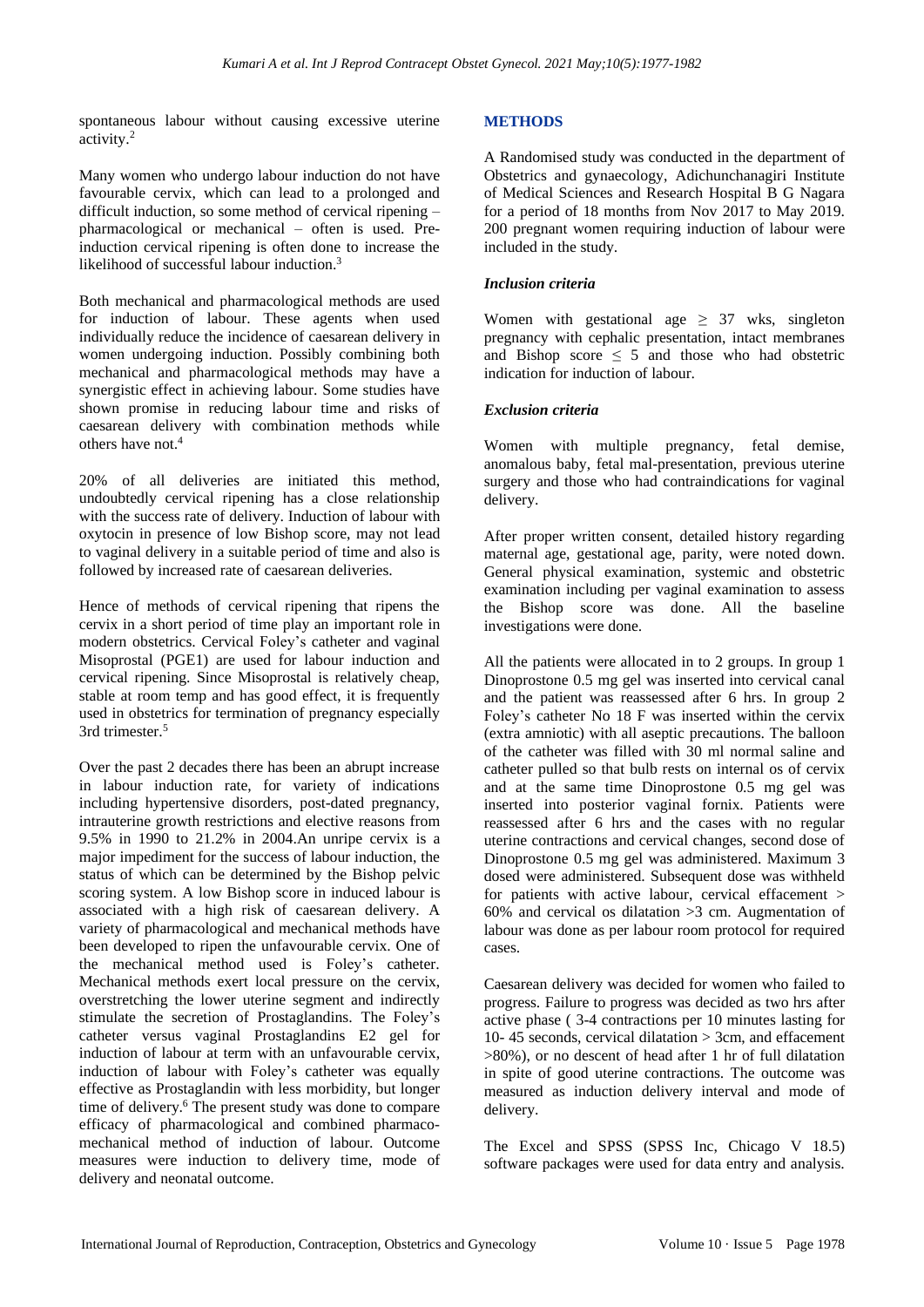The results were averaged (mean  $\pm$  Std Deviation) for each parameter for continuous data in tables.

#### **RESULTS**

Maximum numbers of women were in the age group of 21-25 yrs. 48% in group 1 and 51% in group 2 women belonged to gestational age 40-40+6 wks. Term gestation was the major indication for induction of labour. Intracervical Dinoprostan gel was used for 63% and Foley's catheter with Dinoprostone gel was used for 74% of women with term gestation. Second common group indication was women with gestational hypertension and in 21% Dinoprostone gel was used and in 9% Foley's catheter with Dinoprostone gel was used.

Vaginal delivery was conducted 55% in group 1 and 66% in group 2 (p=0.026). Emergency LSCS was done for 45% women in group 1 and 34 % women in group 2. Failure to progress was the indication for 64.44% in group 1 and 67.64% in group 2 women. Fetal distress was the indication for 31.11% in group 1 and 32.35% in group 2. Secondary arrest of descent was the indication in 4.44% in group 1 and no cases in group 2.

## **Table 1: Comparison of indication for induction of labour in both groups.**

| <b>Indications for induction of labour</b> | <b>Group</b> |                | <b>Total</b>   |                |                |               |
|--------------------------------------------|--------------|----------------|----------------|----------------|----------------|---------------|
|                                            | Group 1      |                | Group 2        |                |                |               |
|                                            | N            | $\frac{0}{0}$  | N              | $\frac{0}{0}$  | N              | $\frac{6}{6}$ |
| <b>Term</b> gestation                      | 63           | 63             | 74             | 74             | 137            | 68.5          |
| <b>Gestational hypertension</b>            | 21           | 21             | 9              | 9              | 30             | 15.0          |
| <b>GDM</b>                                 | 4            | $\overline{4}$ |                |                |                | 2.5           |
| <b>Decreased PFM</b>                       | 4            | 4              |                |                | 5              | 2.5           |
| Pre-eclampsia                              | 3            | 3              |                |                |                | 2.0           |
| <b>RH</b> Negative                         | 3            | 3              | $\overline{c}$ | 2              |                | 2.5           |
| Oligohydramnios                            |              |                | 8              | 8              | 9              | 4.5           |
| <b>IUGR</b>                                |              |                |                |                |                | 0.5           |
| <b>Oligohydramnios with IUGR</b>           | $\Omega$     | $\Omega$       | $\mathfrak{D}$ | $\mathfrak{D}$ | $\mathfrak{D}$ | 1.0           |
| <b>Chronic hypertension</b>                | 0            | $\Omega$       |                |                |                | 0.5           |
| <b>Chronic hypertension</b>                | $\Omega$     | $\Omega$       |                |                |                | 0.5           |
| <b>Total</b>                               | 100          | 100            | 100            | 100            | 200            | 100           |

#### **Table 2: Comparison of induction to delivery interval in both groups.**

| <b>Time duration</b> | Group 1      |              | Group 2      |              |
|----------------------|--------------|--------------|--------------|--------------|
|                      | Primigravida | Multigravida | Primigravida | Multigravida |
| $< 6$ hrs            | 1(1.81%)     | $0(0\%)$     | 1(1.51%)     | $1(1.51\%)$  |
| $6 - 10$ hrs         | $11(20.0\%)$ | 9(16.36%)    | 24 (36.36%)  | 18 (27.27%)  |
| $11 - 15$ hrs        | 15 (27.27%)  | 10(18.18%)   | 10(15.15%)   | 5(7.57%)     |
| $16 - 20$ hrs        | 7(12.73%)    | 1(1.81%)     | 3(4.55%)     | 1(1.51%)     |
| $21 - 25$ hrs        | $0(0\%)$     | $0(0\%)$     | 2(3.03%)     | $1(1.51\%)$  |
| $26 - 30$ hrs        | $0(0\%)$     | $0(0\%)$     | $0(0\%)$     | $0(0\%)$     |
| $31 - 35$ hrs        | $0(0\%)$     | 01(1.81%)    | $0(0\%)$     | $0(0\%)$     |
|                      | 34           | 21           | 40           | 26           |

#### **Table 3: Neonatal outcome.**

| Fetal outcome              | Group $1$         | Group 2          | <b>P</b> value |
|----------------------------|-------------------|------------------|----------------|
| <b>Baby weight</b>         | $3.085 + 0.371$   | $2.943 + 0.378$  | 0.008          |
| APGAR score at 1 mt        | $6.64 \pm 0.81$   | $6.81 \pm 0.486$ | 0.07           |
| <b>APGAR</b> score at 5 mt | $8.76 \pm 0.0683$ | $8.83 + 0.472$   | 0.40           |

Induction to delivery interval was variable in primigravida and multigravida. 34 primigravida delivered within 20 hrs in group 1 and 38 delivered within 20 hrs in group 2. Among the multigravida 30 in group 1 and 25 in group 2 delivered within 20 hrs of induction.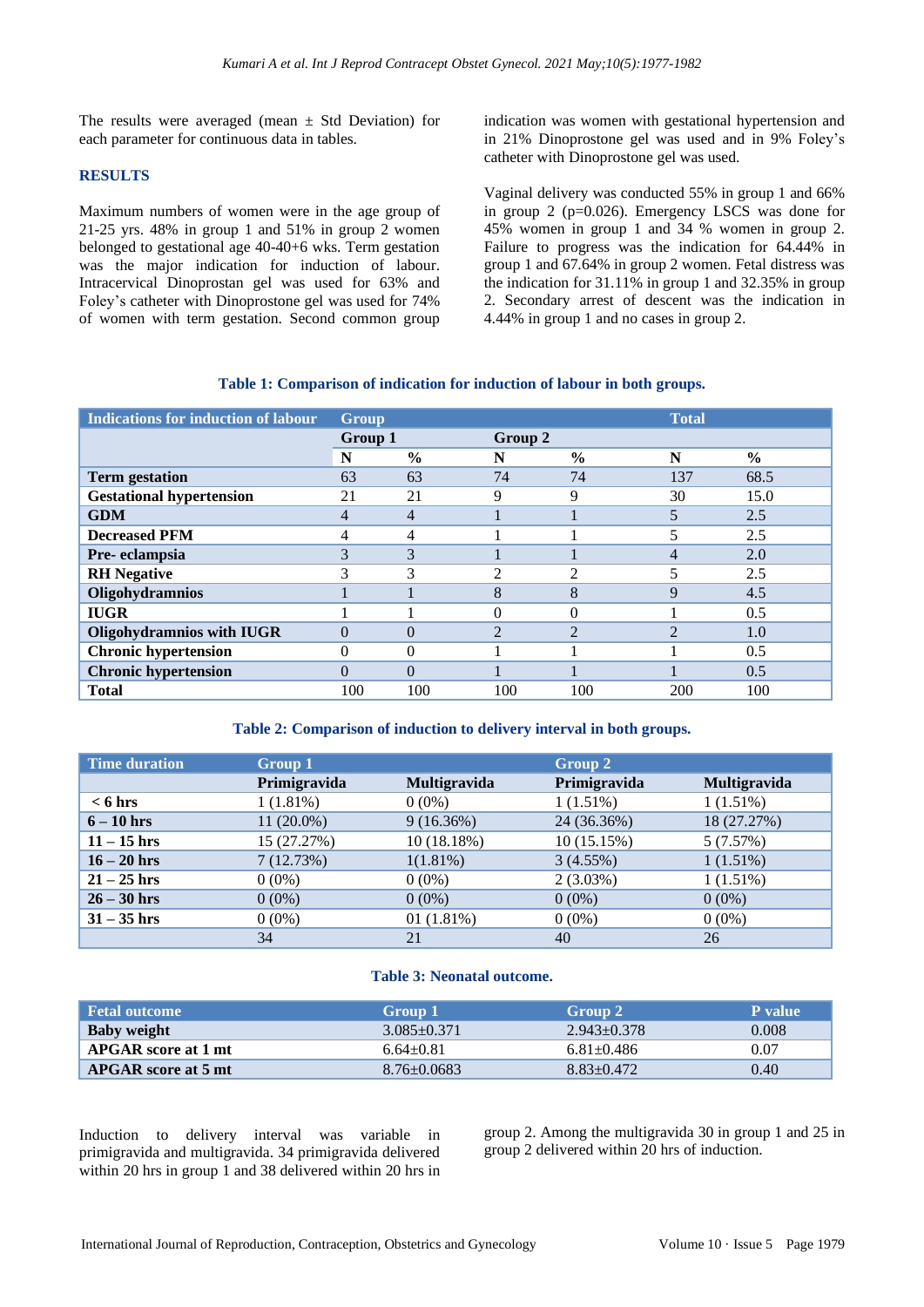#### **DISCUSSION**

The present study was done to compare the efficacy of pharmacological and combined pharmaco - mechanical method of induction of labour. All the patients were allocated in to 2 groups. In group 1 Dinoprostone 0.5 mg gel was inserted into cervical canal and in group 2 Foley's catheter No 18 F and at the same time Dinoprostan 0.5 mg gel was inserted to posterior vaginal fornix.

Gestational age in the present study was  $40 + w$ ks in  $48\%$ in group 1 and 51% in group 2 and is comparable with study reported by Fatemeh V et al. <sup>5</sup> According to their study 108 women selected for induction of labour, Misoprostal vaginal tab was inserted to 49 cases of group 1 and intra-cervical Foley's catheter was used for 59 women of group 2. The gestational age was  $39.8 \pm 1.4$ wks in group 1 and  $40 \pm 0.9$  wks in group 2. Sunita M et al reported a study of 140 women selected for induction of labour, PGE2 gel was inserted intra-cervically for 70 women and Foley's catheter with bulb filled with 50 ml saline for 70 women.<sup>7</sup> 40+ wks of gestation was seen in 32.9% in PGE2 group and 31.5% in Foley's catheter group.

Priyanka et al reported a study of 100 women, Misoprostal vaginal tab was used for 50 women and in 50 women Foley's catheter was used for induction of labour.<sup>8</sup> Nasareen N et al reported a study of 104 women selected for induction of labour, vaginal Misoprostal was used for 60 women and Foley's catheter was used in 44 women.<sup>2</sup>

Following table shows oligohydramnios was the common indication in both studies whereas in the present study only in 9% of cases. In the present study indication for induction was mainly for term gestation, 63% in group 1 and 74 % in group 2.

Kenneth G et al reported a study of 65 cases (group A) with Foley's catheter with intra cervical gel and 62 cases with vaginal Misoprostal.<sup>10</sup> Women with Pre-eclampsia and post dated pregnancy were major indications for induction of labour in both A and B groups.

#### **Table 4: Comparison of indications for induction of labour with other studies.**

| <b>Indications</b>   | Nasareen N et al <sup>2</sup> |                   | Priyanka et al <sup>8</sup>  |                          | Kenneth G et al $^{10}$      |                   | <b>Present study</b>          |                    |
|----------------------|-------------------------------|-------------------|------------------------------|--------------------------|------------------------------|-------------------|-------------------------------|--------------------|
|                      | <b>Misoprastal</b><br>$N=60$  | Foley's<br>$N=44$ | <b>Misoprostal</b><br>$N=50$ | Foley's<br>$N=50$        | <b>Misoprostal</b><br>$N=62$ | Foley's<br>$N=65$ | <b>Dinoprostal</b><br>$N=100$ | Foley's<br>$N=100$ |
| Oligohydra-<br>mnios | 11 (18.3%)                    | 8 (18.2%)         | 42                           | 48                       | 4(7%)                        | 6(9%)             | $1(1\%)$                      | 8(8%)              |
| Pre-<br>eclampsia    | 11 (18.3%)                    | $4(9.1\%)$        | $\overline{\phantom{a}}$     | $\overline{\phantom{0}}$ | $26(41\%)$                   | 28 (43%)          | 3(3%)                         | 1(1%)              |
| <b>IUGR</b>          | 7(11.7%)                      | $4(9.1\%)$        | $\overline{\phantom{a}}$     |                          | 4(7%)                        | $7(11\%)$         | $1(1\%)$                      | $\Omega$           |
| <b>GDM</b>           | $2(3.4\%)$                    | 1(2.3%)           | $\overline{\phantom{a}}$     |                          |                              |                   | 4(4%)                         | 1(1%)              |
| <b>Postdated</b>     | $\overline{\phantom{a}}$      |                   | 30                           | 28                       | 12 (20%)                     | 15 (22%)          |                               | ۰.                 |

#### **Table 5: Comparison of Bishop score with other studies.**

| <b>Bishop score</b>                             | Gayatri $\overline{M}$ et al <sup>1</sup> |                   | Sabiha N et al <sup>3</sup> |                          | Nasareen N et al <sup>2</sup> |                          | <b>Present study</b> |                |
|-------------------------------------------------|-------------------------------------------|-------------------|-----------------------------|--------------------------|-------------------------------|--------------------------|----------------------|----------------|
|                                                 | Dinopro gel                               | <b>Foley's</b>    | misoprostal Foley's         |                          | <b>Mesoprostal Foleys</b>     |                          | Prost gel Foley's    |                |
| <b>Initial</b>                                  | $2.26 \pm 0.76$                           | $2.34 \pm 0.81$   | $3.7 + 2.2$                 | $7.3 \pm 3.0$            | $\sim$                        | $\overline{\phantom{a}}$ | $4.1 \pm 0.68$       | $4.2 \pm 0.73$ |
| After $>6$ hrs                                  | $8.34 + 2.13$                             | $7.66 \pm 1.74$ - |                             | $\overline{\phantom{a}}$ | $\overline{\phantom{0}}$      | $-$                      | $6.1 \pm 1.24$       | $6.5 \pm 1.31$ |
| <b>Induction</b><br>to active phase             | $8.58 \pm 11$                             | $7.45 + 3.41$     | $8.9 + 3.8$                 | $12.0 + 4.5$             | $11.6 + 5.21$                 | $11.8 + 5.82$            | $\sim$               | $\sim$         |
| <b>Duration from</b><br>ripening to<br>delivery | $5.78 + 2.59$                             | $6.86 + 4.37$     | $9.2 + 4.1$                 | $9.2 + 4.1$              | $14.03 + 7.61$                | $18.40 + 8.2$            | $\sim$               | -              |

In the present study there was slight improvement in Bishop score after 6 hrs in both the groups. According to a study reported by Sunita M et al Bishop score was  $1.48\pm0.82$  in PGE2 group and  $1.74\pm0.27$  in Foley's catheter group.<sup>7</sup> Ruchika Garg et al reported a randomized controlled study of 50 cases with Foley's catheter + PGE2 (group A) and 50 cases with  $0.5$  mg Dinoprostan gel (group B).<sup>9</sup> The mean primary Bishop score in group A was  $1.80 \pm 0.40$  and in group B was 16.64±0.48 The mean post induction Bishop score was 7.16 $\pm$ 0.37 in group A and 6.80 $\pm$ 0.50 in group B (P value 0.0001).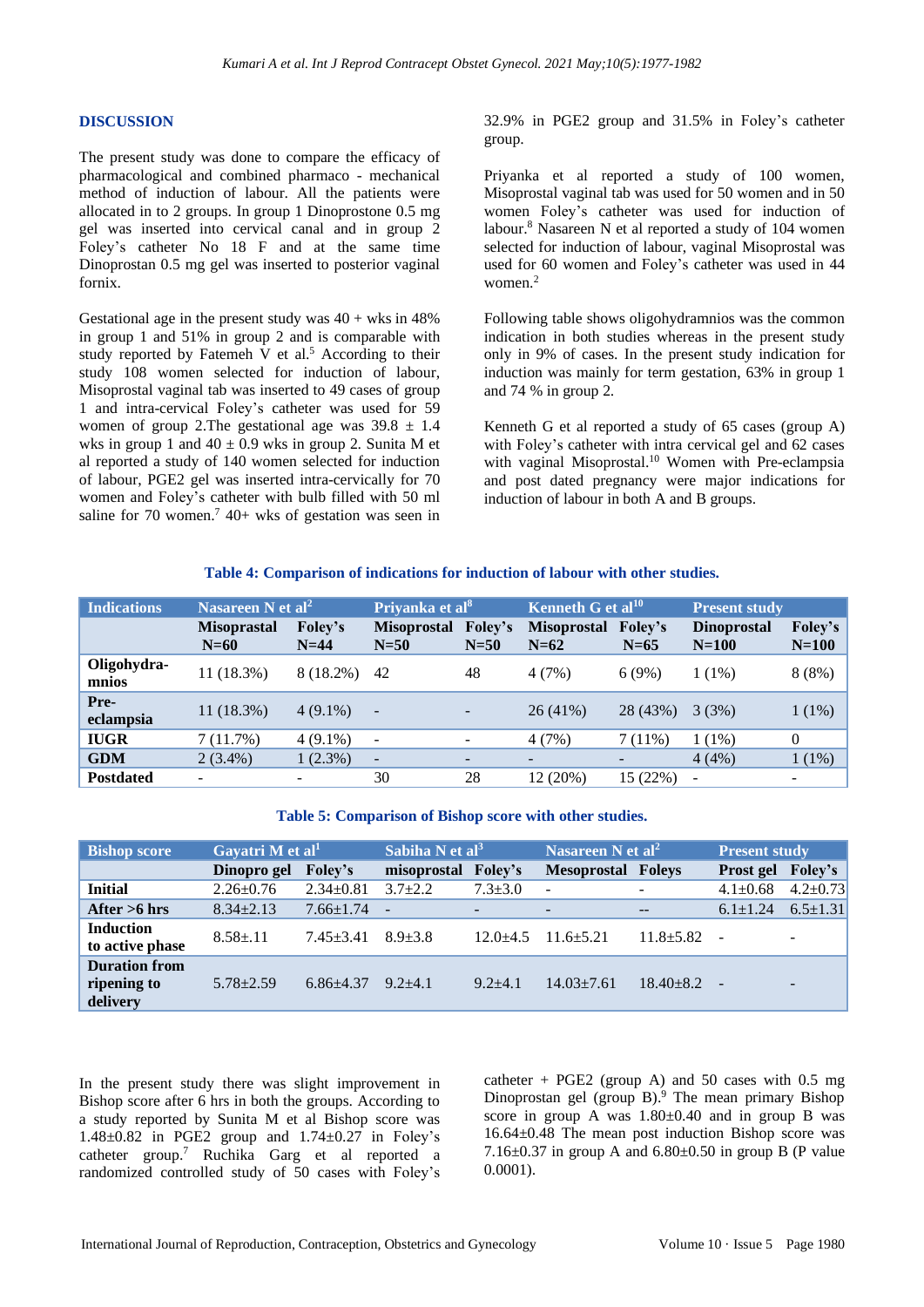In the present study induction to delivery interval was variable in primigravida and multigravida.34 primigravida delivered within 20 hrs in group 1 and 38 delivered within 20 hrs in group 2. Among the multigravida 30 in group 1 and 25 in group 2 delivered within 20 hrs of induction. Sabiha N et al reported a comparative study of intravaginal Misoprostal in 50 cases (Group 1) versus Foley's catheter 49 cases (Group 2).<sup>3</sup> Pre-induction to delivery interval was 3.7±2.2 to 9.2±4.1 in group 1 and  $7.3\pm3.0$  to  $14.8\pm5.2$  in group 2. According to Priyanka et al postdated women took more time, 10.46 hrs in Misoprostal group and 20.56 hrs in Foley's catheter group whereas 10.36 hrs in Misoprostal group and 16.52 hrs in Foley's catheter group.<sup>8</sup>

## **Table 6: Comparison of mode of delivery with other studies.**

| <b>Study</b>                        | <b>Method used for induction of</b><br>labour | <b>Vaginal delivery</b> | <b>Caesarean</b><br>delivery | P value   |
|-------------------------------------|-----------------------------------------------|-------------------------|------------------------------|-----------|
| Gayatri M et al <sup>1</sup> N=300  | Gr $1 - N$ 150                                | 138 (92%)               | 12(8%)                       | 0.0001    |
|                                     | $Gr 2 - N 150$                                | 119 (79.3%)             | 31 (20.66)                   |           |
| Sabiha N et $al3$                   | Gr $1 - N$ 50                                 | 32(64%)                 | 18 (36%)                     |           |
| $N=99$                              | $Gr 2 - N 49$                                 | 44 (89.8%)              | $5(10.2\%)$                  |           |
| Fatemen V et al <sup>5</sup> N=108  | $Gr 1 - N 49$                                 | 44 (89.9%)              | $5(10.2\%)$                  |           |
|                                     | $Gr 2 - N 59$                                 | 37 (62.7%)              | 22 (37.3%)                   |           |
| Sunita M et al <sup>7</sup> N=140   | Gr $1 - N$ 70                                 | 52 (81.4%)              | 13 (18.6%)                   |           |
|                                     | $Gr 2 - N 70$                                 | 43 (84.3%)              | 7(15.7%)                     |           |
| Priyanka et al <sup>8</sup> N=100   | $Gr 1 - N 50$                                 | 61.5%                   | 37.5%                        |           |
|                                     | $Gr 2 - N 50$                                 | 38.5%                   | 62.5%                        |           |
| Nasareen N et al <sup>2</sup> N=104 | $Gr 1 - N 60$                                 | 46 (76.7%)              | 14 (23.3%)                   |           |
|                                     | $Gr 2 - N 44$                                 | 25 (56.8%)              | 19 (43.2%)                   | 0.0001    |
| Ruchika Garg et al <sup>9</sup>     | Gr 1- N $50(B)$                               | 32(64%)                 | 18 (36%)                     |           |
|                                     | Gr $2 - N 50 (A)$                             | 35 (70%)                | $15(30\%)$                   |           |
| Kenneth G et al $^{10}$             | $Gr 1 - N 62$                                 | 48 (77%)                | 14 (23%)                     |           |
|                                     | $Gr 2 - N 65$                                 | 49 (75%)                | 16(25%)                      | <b>NS</b> |
|                                     | Gr 1 - N 100                                  | 55 (55%)                | 45 (45%)                     |           |
| <b>Present study</b>                | Gr 2 - N 100                                  | 66 (66%)                | 34 (34%)                     | 0.026     |

Group 1 Pharmacological method. Group 2 Foley's catheter used for induction of labour

#### **Table 7: Comparison of neonatal outcome with other studies.**

| <b>Neonatal outcome</b>    | <b>Fatemeh V et al<sup>5</sup> study</b> |                   | Nasareen N et al <sup>2</sup> |                            | <b>Present study</b>           |                      |
|----------------------------|------------------------------------------|-------------------|-------------------------------|----------------------------|--------------------------------|----------------------|
|                            | <b>Misoprostal</b><br>$N=49$             | Foley's<br>$N=59$ | <b>Misoprostal</b><br>$N=60$  | <b>Foley's</b><br>$N = 44$ | <b>Prostodine</b><br>$N = 100$ | Foley's<br>$N = 100$ |
| <b>Birth wt</b>            | $3182 + 43$                              | $3323.8 + 353$    | $2790+43$                     | $2910+53$                  | $3085+0.37$                    | $2943+0.378$         |
| <b>APGAR</b> score at 1 mt | - 8                                      |                   | $7.8 + 0.77$                  | $7.91 \pm 0.33$            | $6.64 \pm 0.81$                | $6.81 \pm 0.486$     |
| $APGAR score at 5 mt$ 9    |                                          |                   | $8.92 \pm 0.38$               | $8.98 \pm 0.15$            | $8.76 + 0.683$                 | $8.83 \pm 0.472$     |

APGAR score at the end of 1 minute is less in present study compared to study reported by Fate et al and Nasareen N et al and is comparable to these studies at the end of 5 minutes.<sup>5,2</sup>

Gayatri M et al reported a study of 300 women selected for induction of labour.<sup>1</sup> 150 women were used PGE2 gel (group 1) and Foley's catheter was used for 150 cases (group 2). % of caesarean delivery was more in group 2. Indication for caesarean delivery was non-reassuring FHS in 6 cases in group 1 and 6 cases in group 2. Failed induction was another indication in 6 cases in group 1 and 24 cases in group 2.

According to a study reported by Sabiha N et al % of vaginal delivery was 64% in group 1 and 89.8% in group 2. And 36% in group 1 and 10.2% in group 2 required caesarean delivery.<sup>3</sup>

Vaginal delivery % is more in pharmacological method group in all these studies compared to mechanical group. In the present study 55% in Pharmacological group and 66% in combination of pharmaco-mechanical group had vaginal delivery.

According to study done by Sunita M et al 84.3% in PGE2 group and 81.4% in Foley's catheter group had vaginal delivery. Caesarean delivery was done for 18.6% in group 1 and 15.7% in group 2.<sup>7</sup>

Choudhary A et al reported a study of 110 women, group 1 Foley's catheter (N=55) and group 2 Foley's catheter